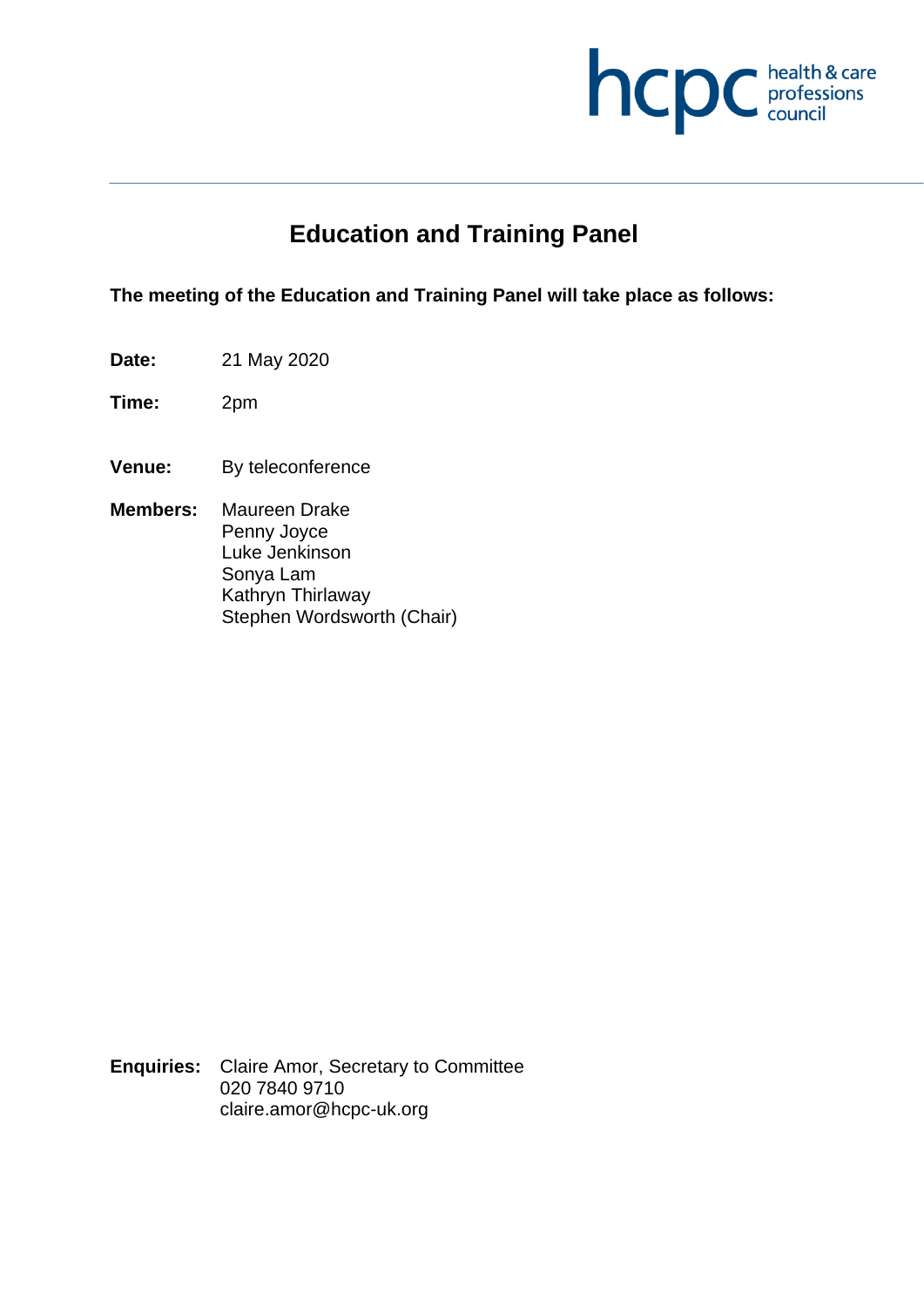# Public Agenda

- 1. **Apologies for absence** verbal
- 2. **Declarations of conflicts of interest** verbal
- 3. **Programme approval** 
	- a. **Programmes in respect of which approval /** enclosure 1 **ongoing approval is recommended without conditions:**

| No. | <b>EP</b>  | <b>Education provider</b> | <b>Programme name</b>                 | Mode of           | <b>Assessment</b> |
|-----|------------|---------------------------|---------------------------------------|-------------------|-------------------|
|     | code       |                           |                                       | studv             | ref.              |
|     | <b>ABN</b> | University of Aberdeen    | Independent Non-Medical<br>Prescriber | PT (Part<br>time) | APP02170          |

# b. **Programmes in respect of which approval /** enclosure 2 **ongoing approval is recommended subject to conditions:**

| No.             | <b>EP</b>  | <b>Education provider</b>   | <b>Programme name</b>             | <b>Mode of</b>   | <b>Assessment</b> |
|-----------------|------------|-----------------------------|-----------------------------------|------------------|-------------------|
|                 | code       |                             |                                   | study            | ref.              |
| 1               | <b>CUM</b> | University of Cumbria       | <b>BSc (Hons) Paramedic</b>       | FT (Full time)   | APP02154          |
|                 |            |                             | Science                           |                  |                   |
| $\overline{2}$  | <b>EHU</b> | <b>Edge Hill University</b> | <b>MSci Nurse Paramedic</b>       | FT (Full time)   | APP02169          |
| $\overline{3}$  | <b>HER</b> | University of               | <b>BSc (Hons) Occupational</b>    | <b>WBL (Work</b> | APP02160          |
|                 |            | Hertfordshire               | Therapy (Degree                   | based            |                   |
|                 |            |                             | Apprenticeship)                   | learning)        |                   |
| $\overline{4}$  | <b>PLY</b> | University of Plymouth      | <b>BSc (Hons) Occupational</b>    | FT (Full time)   | APP02163          |
|                 |            |                             | Therapy                           |                  |                   |
| 5               | <b>PLY</b> | University of Plymouth      | <b>BSc (Hons) Physiotherapy</b>   | FT (Full time)   | APP02164          |
| 6               | <b>PLY</b> | University of Plymouth      | <b>MSc Occupational Therapy</b>   | FT (Full time)   | APP02165          |
|                 |            |                             | (Pre-registration)                |                  |                   |
| $\overline{7}$  | <b>PLY</b> | University of Plymouth      | MPhysio (Hons)                    | FT (Full time)   | APP02166          |
|                 |            |                             | Physiotherapy                     |                  |                   |
| 8               | <b>PLY</b> | University of Plymouth      | MSc Physiotherapy (pre-           | FT (Full time)   | APP02167          |
|                 |            |                             | registration)                     |                  |                   |
| 9               | <b>PLY</b> | University of Plymouth      | <b>MOccTh (Hons) Occupational</b> | FT (Full time)   | APP02168          |
|                 |            |                             | Therapy                           |                  |                   |
| 10 <sup>°</sup> | <b>PLY</b> | University of Plymouth      | Post Graduate Diploma             | FT (Full time)   | APP02231          |
|                 |            |                             | <b>Occupational Therapy (Pre-</b> |                  |                   |
|                 |            |                             | registration)                     |                  |                   |
| 11              | <b>PLY</b> | University of Plymouth      | PgDip Physiotherapy (Pre-         | FT (Full time)   | APP02246          |
|                 |            |                             | registration)                     |                  |                   |
| 12              | <b>UWS</b> | University of the West of   | <b>BSc Paramedic Science</b>      | FT (Full time)   | APP02151          |
|                 |            | Scotland                    |                                   |                  |                   |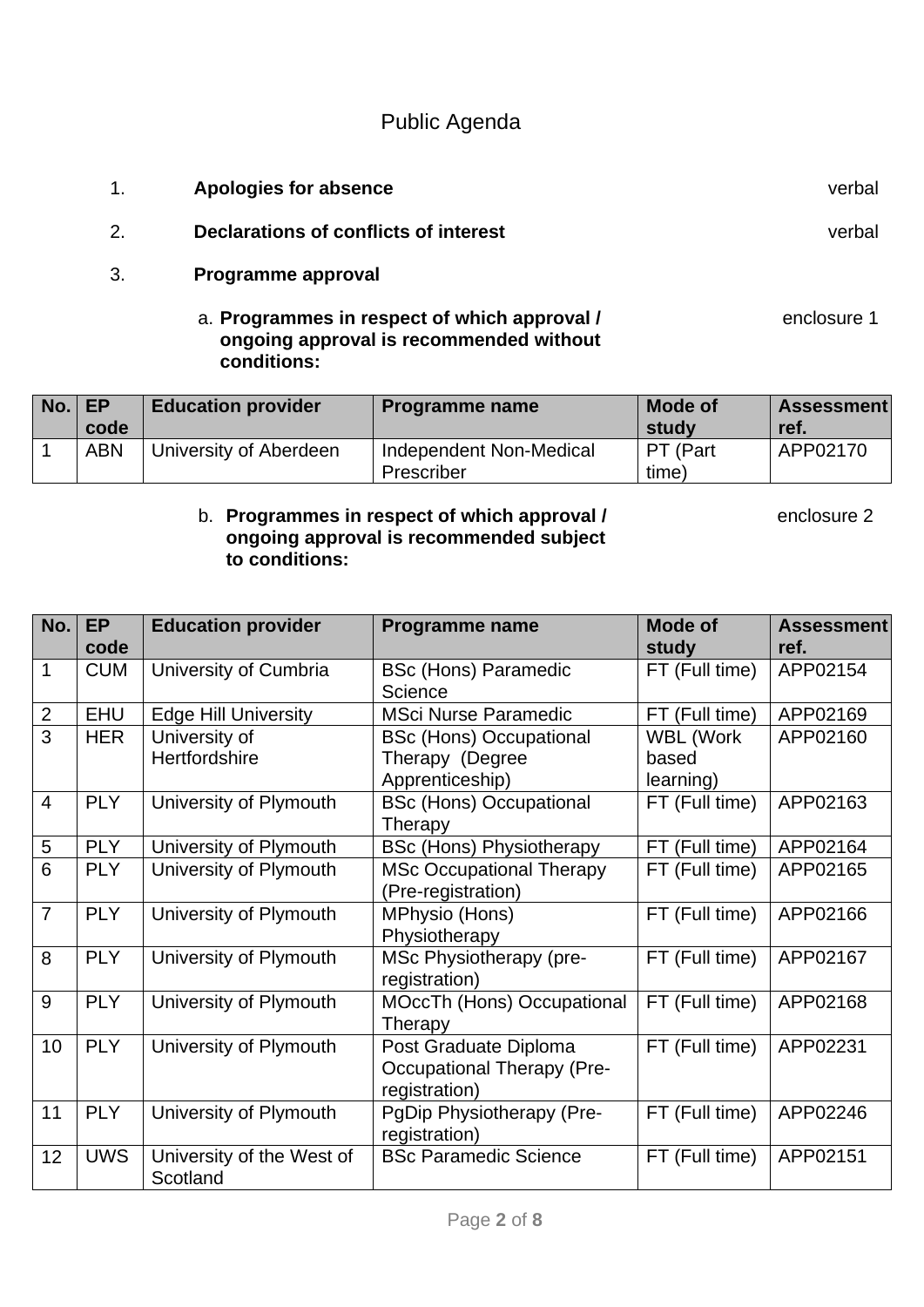|    | Programmes in respect of which approval /<br>ongoing approval is recommended subject to<br>conditions, where the education provider has<br>made observations on the report | none |
|----|----------------------------------------------------------------------------------------------------------------------------------------------------------------------------|------|
| d. | Programmes previously recommended for<br>approval / ongoing approval subject to<br>conditions which have been determined to be<br>met*:                                    | none |

# 4. **Annual monitoring**

a. **Programmes which have been subject to an** enclosure 3 **annual monitoring audit for which ongoing approval is recommended:** 

| No.            | <b>EP</b><br>code | <b>Education provider</b>       | <b>Programme name</b>            | Mode of study  | <b>Assessment</b><br>ref. |
|----------------|-------------------|---------------------------------|----------------------------------|----------------|---------------------------|
| 1              | <b>BAN</b>        | <b>Bangor University</b>        | Doctorate in Clinical            | FT (Full time) | AM09069                   |
|                |                   |                                 | Psychology (D.Clin.Psy)          |                |                           |
| $\overline{2}$ | <b>DUN</b>        | University of Dundee            | <b>Non-Medical Prescribing</b>   | PT (Part       | AM09125                   |
|                |                   |                                 | (SCQF 11)                        | time)          |                           |
| 3              | <b>DUN</b>        | <b>University of Dundee</b>     | Non-Medical Prescribing          | PT (Part       | AM09126                   |
|                |                   |                                 | (SCQF 9)                         | time)          |                           |
| $\overline{4}$ | <b>DUN</b>        | University of Dundee            | <b>Non-Medical Prescribing</b>   | PT (Part       | AM09127                   |
|                |                   |                                 | (SCQF 11)                        | time)          |                           |
| 5              | <b>DUN</b>        | University of Dundee            | <b>Non-Medical Prescribing</b>   | PT (Part       | AM09128                   |
|                |                   |                                 | (SCQF 9)                         | time)          |                           |
| 6              | <b>EHU</b>        | <b>Edge Hill University</b>     | <b>BSc (Hons) Operating</b>      | FT (Full time) | AM09131                   |
|                |                   |                                 | <b>Department Practice</b>       |                |                           |
| $\overline{7}$ | <b>EHU</b>        | <b>Edge Hill University</b>     | Diploma of Higher Education      | FT (Full time) | AM09133                   |
|                |                   |                                 | <b>Paramedic Practice</b>        |                |                           |
| 8              | <b>ESS</b>        | University of Essex             | MSc Speech and Language          | FTA (Full      | AM09140                   |
|                |                   |                                 | Therapy (pre registration)       | time           |                           |
|                |                   |                                 |                                  | accelerated)   |                           |
| 9              | <b>ESS</b>        | University of Essex             | MSc Physiotherapy (pre           | FT (Full time) | AM09141                   |
|                |                   |                                 | registration)                    |                |                           |
| 10             | <b>ESS</b>        | University of Essex             | Post Graduate Diploma in         | FT (Full time) | AM09144                   |
|                |                   |                                 | Physiotherapy                    |                |                           |
| 11             | <b>ESS</b>        | University of Essex             | Post Graduate Diploma in         | FTA (Full      | AM09145                   |
|                |                   |                                 | Speech and Language              | time           |                           |
|                |                   |                                 | Therapy                          | accelerated)   |                           |
| 12             | <b>GLY</b>        | <b>Glyndwr University</b>       | <b>BSc (Hons) Occupational</b>   | FT (Full time) | AM09179                   |
|                |                   |                                 | Therapy                          |                |                           |
| 13             | LMU               | <b>Leeds Beckett University</b> | Non-Medical Prescribing for      | PT (Part       | AM09198                   |
|                |                   |                                 | <b>Allied Health Professions</b> | time)          |                           |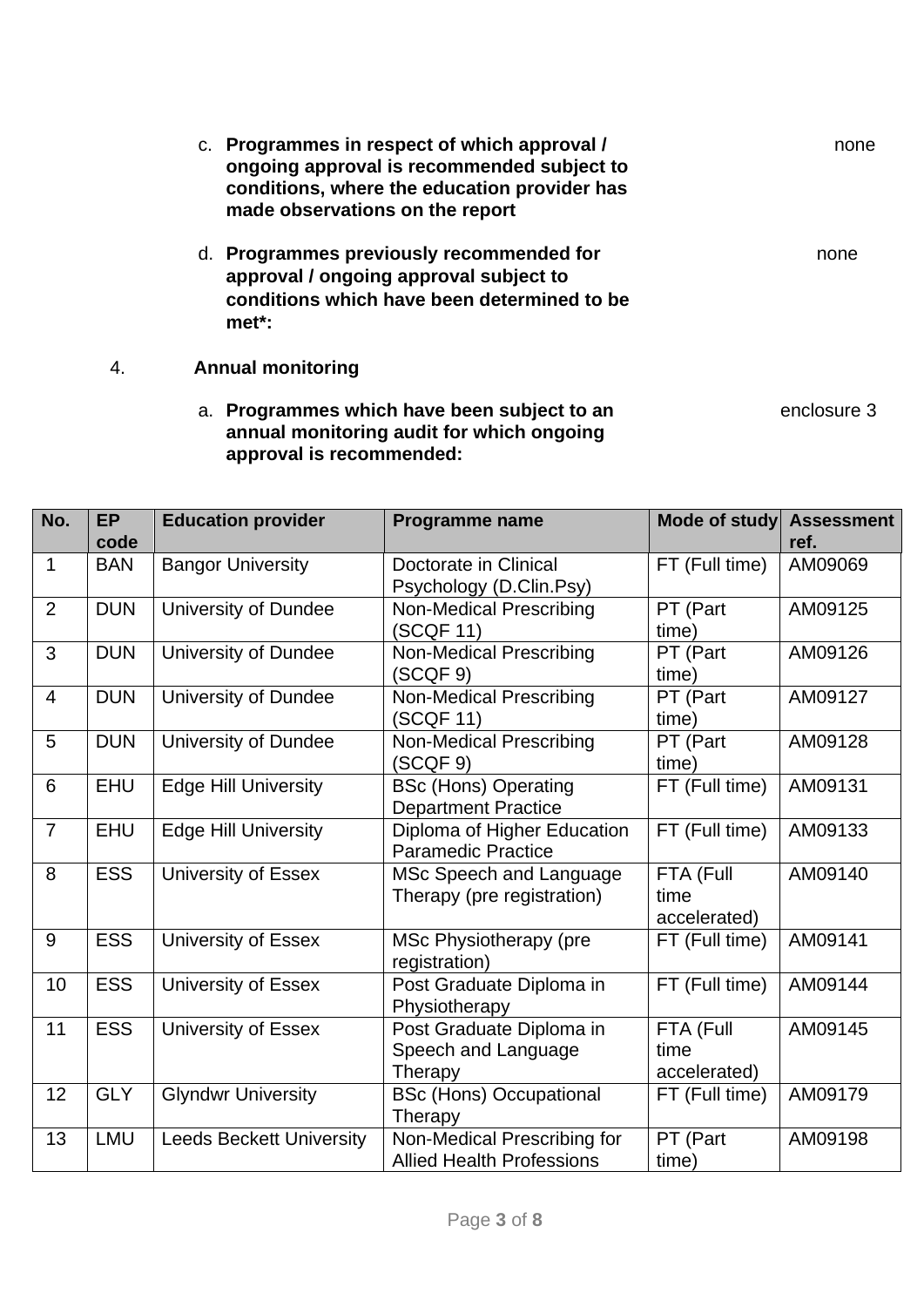| 14 | <b>LMU</b> | <b>Leeds Beckett University</b>             | Non-Medical Prescribing for                                | PT (Part       | AM09199 |
|----|------------|---------------------------------------------|------------------------------------------------------------|----------------|---------|
|    |            |                                             | <b>Allied Health Professions</b>                           | time)          |         |
| 15 | LMU        | <b>Leeds Beckett University</b>             | BSc (Hons) Speech and                                      | FT (Full time) | AM09208 |
|    |            |                                             | Language Therapy                                           |                |         |
| 16 | LMU        | <b>Leeds Beckett University</b>             | BSc (Hons) Speech and                                      | PT (Part       | AM09210 |
|    |            |                                             | Language Therapy                                           | time)          |         |
| 17 | <b>LSB</b> | London South Bank<br><b>University</b>      | <b>BSc (Hons) Physiotherapy</b>                            | FT (Full time) | AM09225 |
| 18 | <b>LSB</b> | London South Bank                           | MSc Physiotherapy (Pre-                                    | FTA (Full      | AM09226 |
|    |            | <b>University</b>                           | registration)                                              | time           |         |
|    |            |                                             |                                                            | accelerated)   |         |
| 19 | <b>LSB</b> | <b>London South Bank</b>                    | <b>Integrated Masters in</b>                               | FT (Full time) | AM09227 |
|    |            | <b>University</b>                           | Physiotherapy - MPhysio                                    |                |         |
| 20 | <b>NAP</b> | <b>Edinburgh Napier</b>                     | Radiographer Supplementary                                 | PT (Part       | AM09231 |
|    |            | <b>University</b>                           | Prescriber                                                 | time)          |         |
| 21 | <b>NAP</b> | Edinburgh Napier                            | Non Medical Prescribing for                                | PT (Part       | AM09232 |
|    |            | <b>University</b>                           | <b>Nurses Midwives and Allied</b>                          | time)          |         |
|    |            |                                             | <b>Health Professionals</b>                                |                |         |
| 22 | <b>NMU</b> | Northumbria University at                   | <b>BSc (Hons) Applied</b>                                  | FT (Full time) | AM09235 |
|    |            | <b>Newcastle</b>                            | <b>Biomedical Science</b>                                  |                |         |
|    |            |                                             | (Sandwich)                                                 |                |         |
| 23 | <b>NMU</b> | Northumbria University at                   | <b>MSc Physiotherapy</b>                                   | FT (Full time) | AM09236 |
|    |            | <b>Newcastle</b>                            |                                                            |                |         |
| 24 | <b>NMU</b> | Northumbria University at                   | <b>BSc (Hons) Physiotherapy</b>                            | FT (Full time) | AM09237 |
|    |            | <b>Newcastle</b>                            |                                                            |                |         |
| 25 | <b>NMU</b> | Northumbria University at                   | <b>BSc (Hons) Occupational</b>                             | FT (Full time) | AM09238 |
|    |            | <b>Newcastle</b>                            | Therapy                                                    |                |         |
| 26 | <b>NMU</b> | Northumbria University at                   | <b>Prescribing for Non Medical</b>                         | FT (Full time) | AM09240 |
|    |            | Newcastle                                   | <b>Health Professionals</b>                                |                |         |
| 27 | <b>NMU</b> | Northumbria University at                   | Diploma of Higher Education                                | FT (Full time) | AM09241 |
|    |            | Newcastle                                   | <b>Operating Department</b>                                |                |         |
|    |            |                                             | Practice                                                   |                |         |
| 28 | <b>NMU</b> | Northumbria University at                   | <b>MSc Occupational Therapy</b>                            | FT (Full time) | AM09242 |
|    |            | <b>Newcastle</b>                            | (Pre-registration)                                         |                |         |
| 29 | <b>NMU</b> | Northumbria University at                   | <b>BSc (Hons) Applied</b>                                  | FT (Full time) | AM09243 |
|    |            | Newcastle                                   | <b>Biomedical Science</b>                                  |                |         |
| 30 | <b>NMU</b> | Northumbria University at                   | <b>BSc (Hons) Applied</b>                                  | PT (Part       | AM09244 |
|    |            | <b>Newcastle</b>                            | <b>Biomedical Science</b>                                  | time)          |         |
| 31 | <b>NOR</b> | The University of                           | <b>FDSc Paramedic Science</b>                              | FT (Full time) | AM09245 |
|    |            | Northampton                                 |                                                            |                |         |
| 32 | <b>NOR</b> | The University of                           | <b>BSc (Hons) Paramedic</b><br>Science                     | FT (Full time) | AM09246 |
|    | <b>ORM</b> | Northampton<br><b>Outreach Rescue Medic</b> | <b>Hazardous Environment</b>                               | PT (Part       | AM09252 |
| 33 |            | <b>Skills</b>                               | <b>Medicine Paramedic Award</b>                            | time)          |         |
| 34 | <b>PLY</b> | University of Plymouth                      |                                                            | FT (Full time) | AM09261 |
|    |            |                                             | <b>BSc (Hons) Healthcare</b><br>Science (Cellular Science) |                |         |
| 35 | <b>PLY</b> | University of Plymouth                      | <b>BSc (Hons) Healthcare</b>                               | FT (Full time) | AM09262 |
|    |            |                                             | Science (Infection Science)                                |                |         |
|    |            |                                             |                                                            |                |         |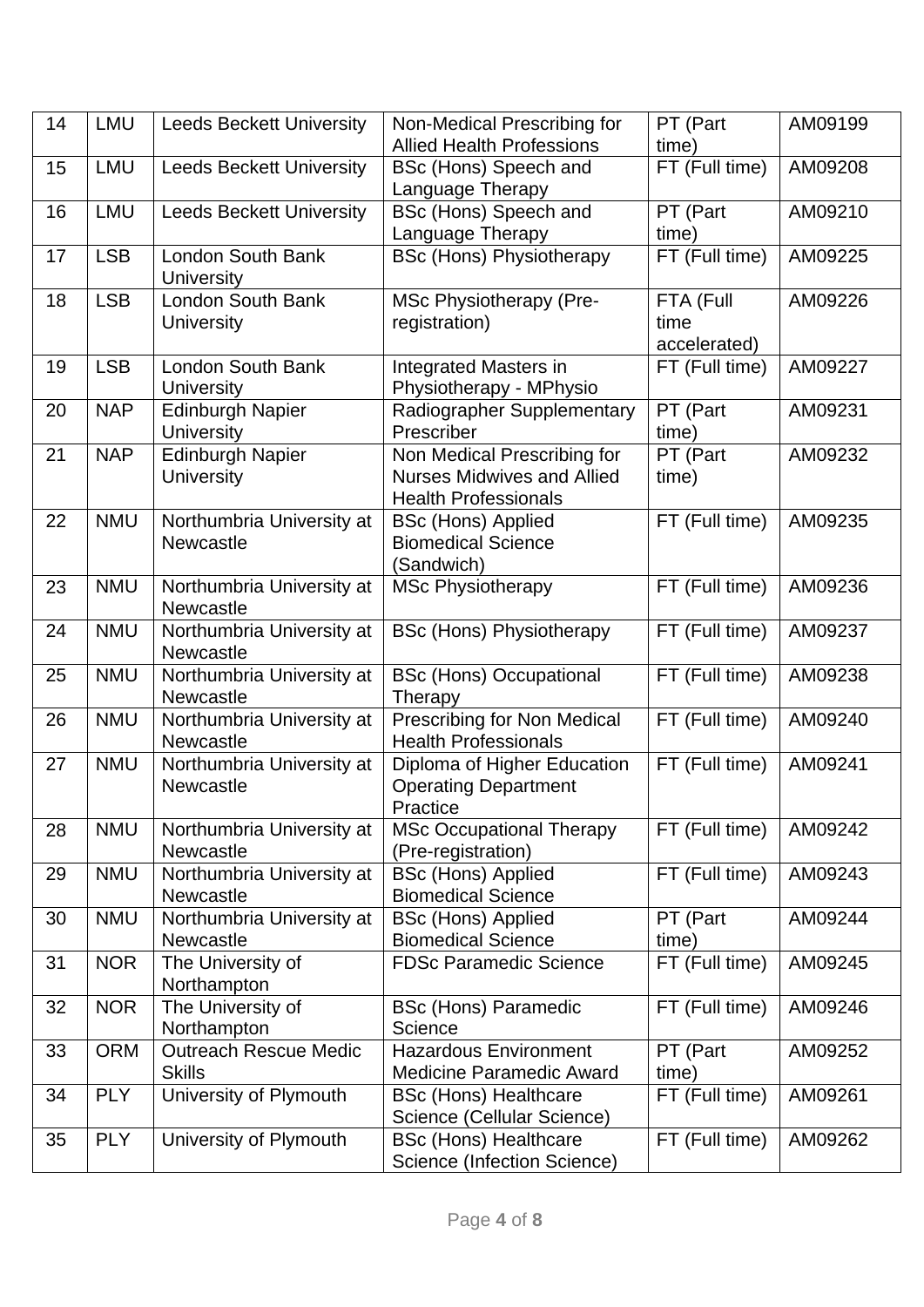| 36 | <b>PLY</b> | University of Plymouth              | <b>BSc (Hons) Healthcare</b><br>Science (Blood Science)                       | FT (Full time)                  | AM09266 |
|----|------------|-------------------------------------|-------------------------------------------------------------------------------|---------------------------------|---------|
| 37 | QMU        | Queen Margaret<br><b>University</b> | <b>BSc (Hons) Diagnostic</b><br>Radiography                                   | FT (Full time)                  | AM09273 |
| 38 | QMU        | Queen Margaret<br><b>University</b> | <b>BSc (Hons) Occupational</b><br>Therapy                                     | FT (Full time)                  | AM09274 |
| 39 | QMU        | Queen Margaret<br><b>University</b> | BSc (Hons) Speech and<br>Language Therapy                                     | FT (Full time)                  | AM09277 |
| 40 | <b>ROE</b> | <b>Roehampton University</b>        | PsychD in Counselling<br>Psychology                                           | FT (Full time)                  | AM09321 |
| 41 | <b>ROE</b> | <b>Roehampton University</b>        | PsychD in Counselling<br>Psychology                                           | PT (Part<br>time)               | AM09322 |
| 42 | <b>STR</b> | University of Strathclyde           | BSc (Hons) Speech and<br>Language Pathology                                   | FT (Full time)                  | AM09338 |
| 43 | <b>TEE</b> | <b>Teesside University</b>          | <b>BSc (Hons) Paramedic</b><br>Practice                                       | FT (Full time)                  | AM09340 |
| 44 | <b>TEE</b> | <b>Teesside University</b>          | Doctorate in Counselling<br>Psychology (DCounsPsy)                            | FT (Full time)                  | AM09341 |
| 45 | <b>TEE</b> | <b>Teesside University</b>          | <b>BSc (Hons) Occupational</b><br>Therapy                                     | FT (Full time)                  | AM09343 |
| 46 | <b>TEE</b> | <b>Teesside University</b>          | <b>BSc (Hons) Physiotherapy</b>                                               | FT (Full time)                  | AM09344 |
| 47 | <b>TEE</b> | <b>Teesside University</b>          | <b>BSc (Hons) Diagnostic</b><br>Radiography                                   | FT (Full time)                  | AM09345 |
| 48 | <b>TEE</b> | <b>Teesside University</b>          | <b>MSc Diagnostic Radiography</b><br>(Pre-registration)                       | FT (Full time)                  | AM09346 |
| 49 | <b>TEE</b> | <b>Teesside University</b>          | MSc Physiotherapy (Pre-<br>registration)                                      | FT (Full time)                  | AM09347 |
| 50 | <b>TEE</b> | <b>Teesside University</b>          | <b>MSc Occupational Therapy</b><br>(Pre-registration)                         | FT (Full time)                  | AM09349 |
| 51 | <b>TEE</b> | <b>Teesside University</b>          | <b>BSc (Hons) Operating</b><br><b>Department Practice Studies</b>             | FT (Full time)                  | AM09352 |
| 52 | <b>TEE</b> | <b>Teesside University</b>          | <b>BSc (Hons) Operating</b><br><b>Department Practice</b><br>(Apprenticeship) | WBL (Work<br>based<br>learning) | AM09354 |
| 53 | <b>ULS</b> | <b>University of Ulster</b>         | <b>BSc (Hons) Occupational</b><br>Therapy                                     | FT (Full time)                  | AM09361 |
| 54 | <b>ULS</b> | <b>University of Ulster</b>         | <b>BSc (Hons) Physiotherapy</b>                                               | FT (Full time)                  | AM09362 |
| 55 | <b>USW</b> | University of South Wales           | Professional Doctorate in<br><b>Counselling Psychology</b>                    | FT (Full time)                  | AM09376 |
| 56 | <b>USW</b> | University of South Wales           | Professional Doctorate in<br><b>Counselling Psychology</b>                    | PT (Part<br>time)               | AM09377 |
| 57 | <b>YSJ</b> | <b>York St John University</b>      | MSc Physiotherapy (Pre<br>registration)                                       | FT (Full time)                  | AM09406 |

#### b. **Programmes which have been subject to an** enclosure 4 **annual monitoring audit for which an approval visit is recommended:**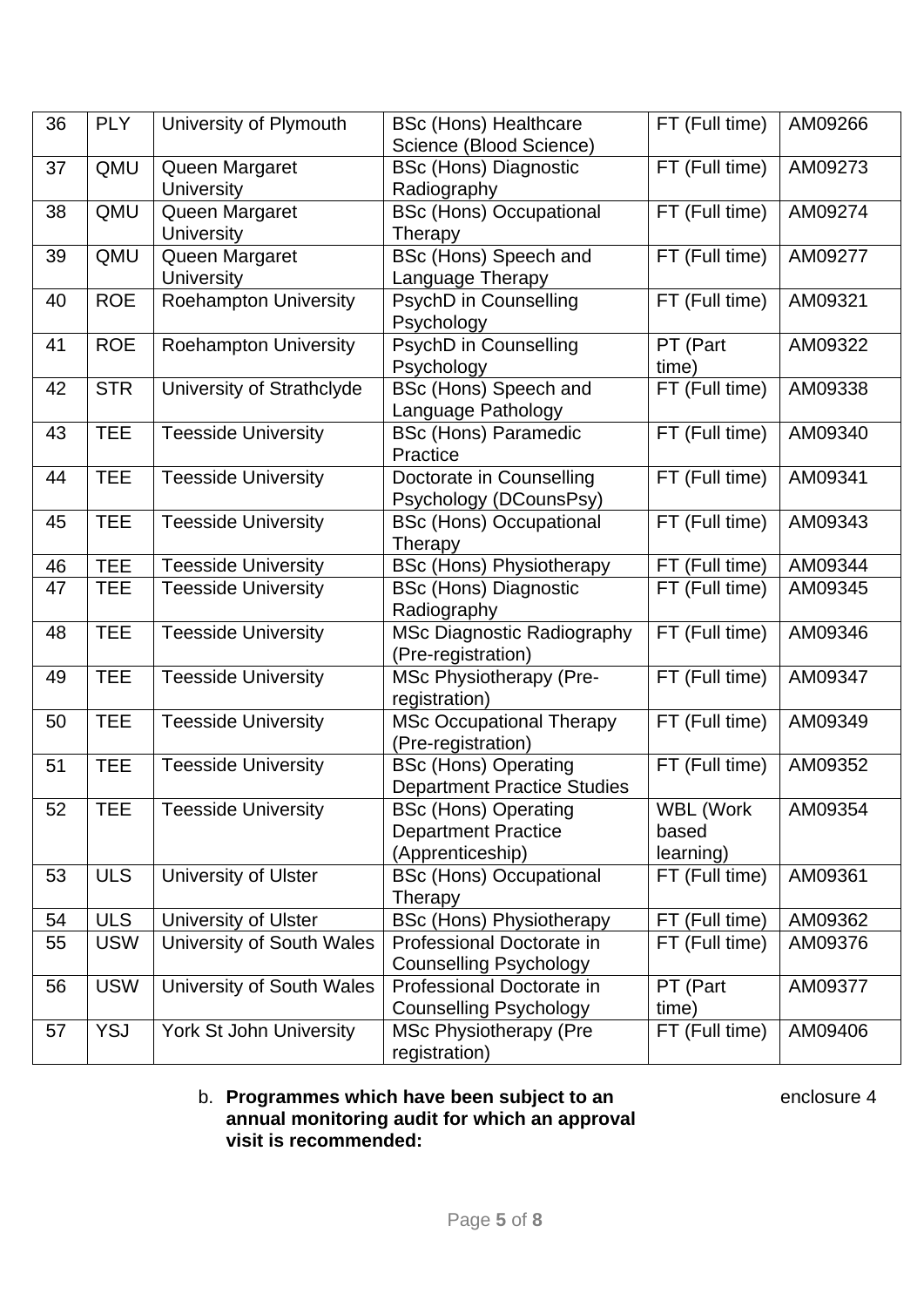| <b>ARU</b> | Anglia Ruskin University | FDSc in Hearing Aid | DL (Distance | AM0906 |
|------------|--------------------------|---------------------|--------------|--------|
|            |                          | Audiology           | learning)    |        |

## c. **Programmes which have submitted annual** verbal **monitoring declarations\* which panel are asked to note and confirm ongoing approval:**

*\* The executive has received signed annual monitoring declarations in respect of the following programmes. Individual declarations are not routinely published with the papers.*

| No.            | <b>EP</b>  | <b>Education provider</b>                           | Programme name                                                        | Mode of study          | <b>Assessment</b> |
|----------------|------------|-----------------------------------------------------|-----------------------------------------------------------------------|------------------------|-------------------|
|                | code       |                                                     |                                                                       |                        | ref.              |
| $\mathbf 1$    | <b>ACS</b> | <b>Association of Clinical</b><br><b>Scientists</b> | <b>Certificate of Attainment</b>                                      | <b>FLX</b>             | AM08592           |
| $\overline{2}$ |            |                                                     | Practice Certificate in                                               | (Flexible)<br>PT (Part |                   |
|                | <b>BRA</b> | University of Bradford                              |                                                                       | time)                  | AM08635           |
| 3              |            |                                                     | <b>Supplementary Prescribing</b><br><b>Prescribing for Healthcare</b> | PT (Part               |                   |
|                | <b>BRA</b> | University of Bradford                              | Professionals                                                         | time)                  | AM08636           |
| $\overline{4}$ |            |                                                     | <b>BSc (Hons) Diagnostic</b>                                          |                        |                   |
|                | <b>BRA</b> | University of Bradford                              | Radiography                                                           | FT (Full time)         | AM08637           |
| 5              |            |                                                     | <b>BSc (Hons) Occupational</b>                                        |                        |                   |
|                | <b>BRA</b> | University of Bradford                              | Therapy                                                               | FT (Full time)         | AM08638           |
| $\,6$          | <b>CHE</b> | University of Chester                               | <b>MA Art Therapy</b>                                                 | FT (Full time)         | AM08680           |
| $\overline{7}$ | <b>CHE</b> | University of Chester                               | <b>MA Art Therapy</b>                                                 | PT (Part               | AM08681           |
|                |            |                                                     |                                                                       | time)                  |                   |
| 8              | <b>CHE</b> | University of Chester                               | <b>Non-Medical Prescribing</b>                                        | PT (Part               | AM08682           |
|                |            |                                                     | (Independent)                                                         | time)                  |                   |
| 9              | <b>CHE</b> | University of Chester                               | <b>Non-Medical Prescribing</b>                                        | PT (Part               | AM08685           |
|                |            |                                                     | (Supplementary)                                                       | time)                  |                   |
| 10             | <b>CHE</b> | <b>University of Chester</b>                        | <b>MSc Nutrition and Dietetics</b>                                    | FT (Full time)         | AM08687           |
| 11             | <b>CHE</b> | University of Chester                               | <b>BSc (Hons) Nutrition and</b>                                       | FT (Full time)         | AM08688           |
|                |            |                                                     | <b>Dietetics</b>                                                      |                        |                   |
| 12             | <b>CHE</b> | <b>University of Chester</b>                        | Pg Dip Nutrition and Dietetics                                        | FT (Full time)         | AM08689           |
| 13             | <b>CUM</b> | University of Cumbria                               | <b>BSc (Hons) Occupational</b>                                        | PT (Part               | AM08723           |
|                |            |                                                     | Therapy                                                               | time)                  |                   |
| 14             | <b>EXE</b> | University of Exeter                                | <b>BSc (Hons) Medical Imaging</b>                                     | FT (Full time)         | AM08753           |
|                |            |                                                     | (Diagnostic Radiography)                                              |                        |                   |
| 15             | <b>GRE</b> | University of Greenwich                             | Pg Dip Speech and                                                     | FT (Full time)         | AM08756           |
|                |            | (validated by CCCU and                              | Language Therapy                                                      |                        |                   |
|                |            | University of Greenwich)                            |                                                                       |                        |                   |
| 16             | LEI        | University of Leicester                             | Doctorate in Clinical                                                 | FT (Full time)         | AM08800           |
|                |            |                                                     | Psychology (DClinPsy)                                                 |                        |                   |
| 17             | <b>LIN</b> | University of Lincoln                               | Postgraduate Certificate in                                           | PT (Part               | AM08803           |
|                |            |                                                     | <b>Non-Medical Prescribing</b>                                        | time)                  |                   |
| 18             | <b>LIN</b> | University of Lincoln                               | Practice Certificate in Non-                                          | PT (Part               | AM08804           |
|                |            |                                                     | <b>Medical Prescribing</b>                                            | time)                  |                   |
| 19             | LIV        | University of Liverpool                             | <b>Medicine Exemptions for</b>                                        | DL (Distance           | AM08816           |
|                |            |                                                     | Orthoptists                                                           | learning)              |                   |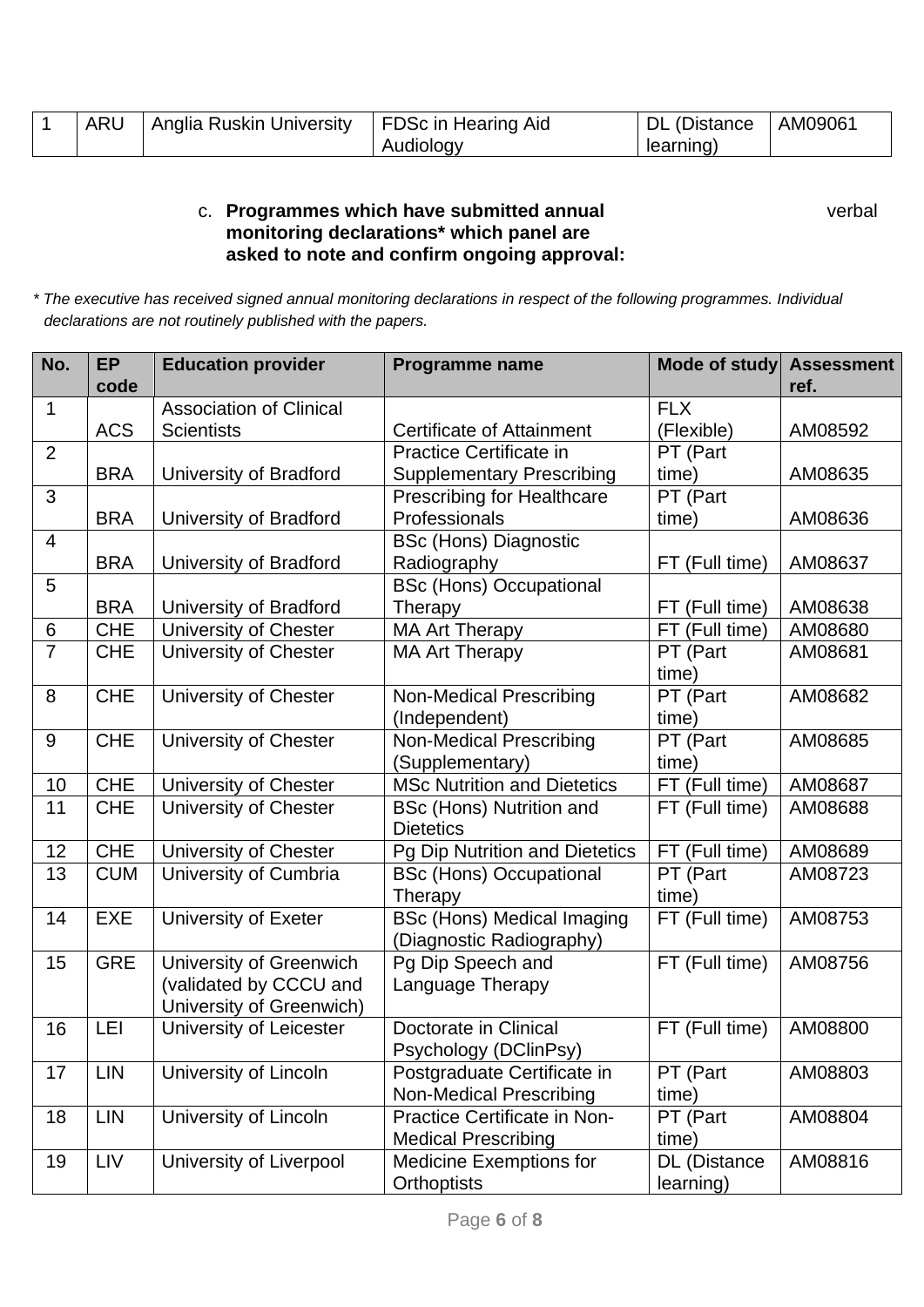| 20 | <b>OBU</b> | <b>Oxford Brookes</b>    | <b>MSc Occupational Therapy</b>   | FT (Full time)     | AM08883 |
|----|------------|--------------------------|-----------------------------------|--------------------|---------|
|    |            | <b>University</b>        | (Pre-registration)                |                    |         |
| 21 |            |                          | <b>BSc (Hons) Paramedic</b>       |                    |         |
|    | <b>POR</b> | University of Portsmouth | Science                           | FT (Full time)     | AM08897 |
| 22 |            |                          | BSc (Hons) Speech and             |                    |         |
|    | <b>REA</b> | University of Reading    | Language Therapy                  | FT (Full time)     | AM08906 |
| 23 |            |                          | MSc Speech and Language           |                    |         |
|    | <b>REA</b> | University of Reading    | Therapy                           | FT (Full time)     | AM08907 |
| 24 |            |                          | MSci Speech and Language          |                    |         |
|    | <b>REA</b> | University of Reading    | Therapy                           | (Full time)<br>FT. | AM08908 |
| 25 | <b>SHE</b> | University of Sheffield  | <b>B.Med Sci (Hons) Speech</b>    | FT (Full time)     | AM08934 |
| 26 |            |                          | BMedSci (Hons) Speech and         |                    |         |
|    | <b>SHE</b> | University of Sheffield  | Language Therapy                  | FT (Full time)     | AM08937 |
| 27 |            |                          | MMedSci Speech and                |                    |         |
|    | <b>SHE</b> | University of Sheffield  | Language Therapy                  | FT (Full time)     | AM08938 |
| 28 | <b>SHE</b> | University of Sheffield  | <b>BMed Sci (Hons) Orthoptics</b> | FT (Full time)     | AM08939 |
| 29 | <b>SUN</b> | University of Sunderland | Diploma in Higher Education       | FT (Full time)     | AM08979 |
|    |            |                          | <b>Paramedic Practice</b>         |                    |         |
| 30 | <b>SUN</b> | University of Sunderland | BSc (Hons) in Paramedic           | FT (Full time)     | AM08980 |
|    |            |                          | Science and Out of Hospital       |                    |         |
|    |            |                          | Care                              |                    |         |

#### 5. **Major change**

#### a. **Programmes which have been subject to major** enclosure 5 **change and for which ongoing approval is recommended:**

| $No.$ EP | code       | <b>Education provider</b>       | Programme name                                                                       | Mode of study Assessment               | ref.    |
|----------|------------|---------------------------------|--------------------------------------------------------------------------------------|----------------------------------------|---------|
|          | <b>ARU</b> | <b>Anglia Ruskin University</b> | <b>BSc (Hons) Operating</b><br><b>Department Practice</b>                            | FT (Full time)                         | MC04556 |
| 2        | ARU        | <b>Anglia Ruskin University</b> | <b>BSc (Hons) Operating</b><br><b>Department Practice (Degree</b><br>Apprenticeship) | <b>WBL (Work</b><br>based<br>learning) | MC04566 |

# b. **Programmes which have been subject to major** none **change for which an approval visit is recommended**

- 6. **Withdrawal of ongoing approval from programmes that are no longer admitting students (closure of a programme)** 
	- a. **Programmes which have provided consent and for** none **which the withdrawal of ongoing approval status is recommended\***